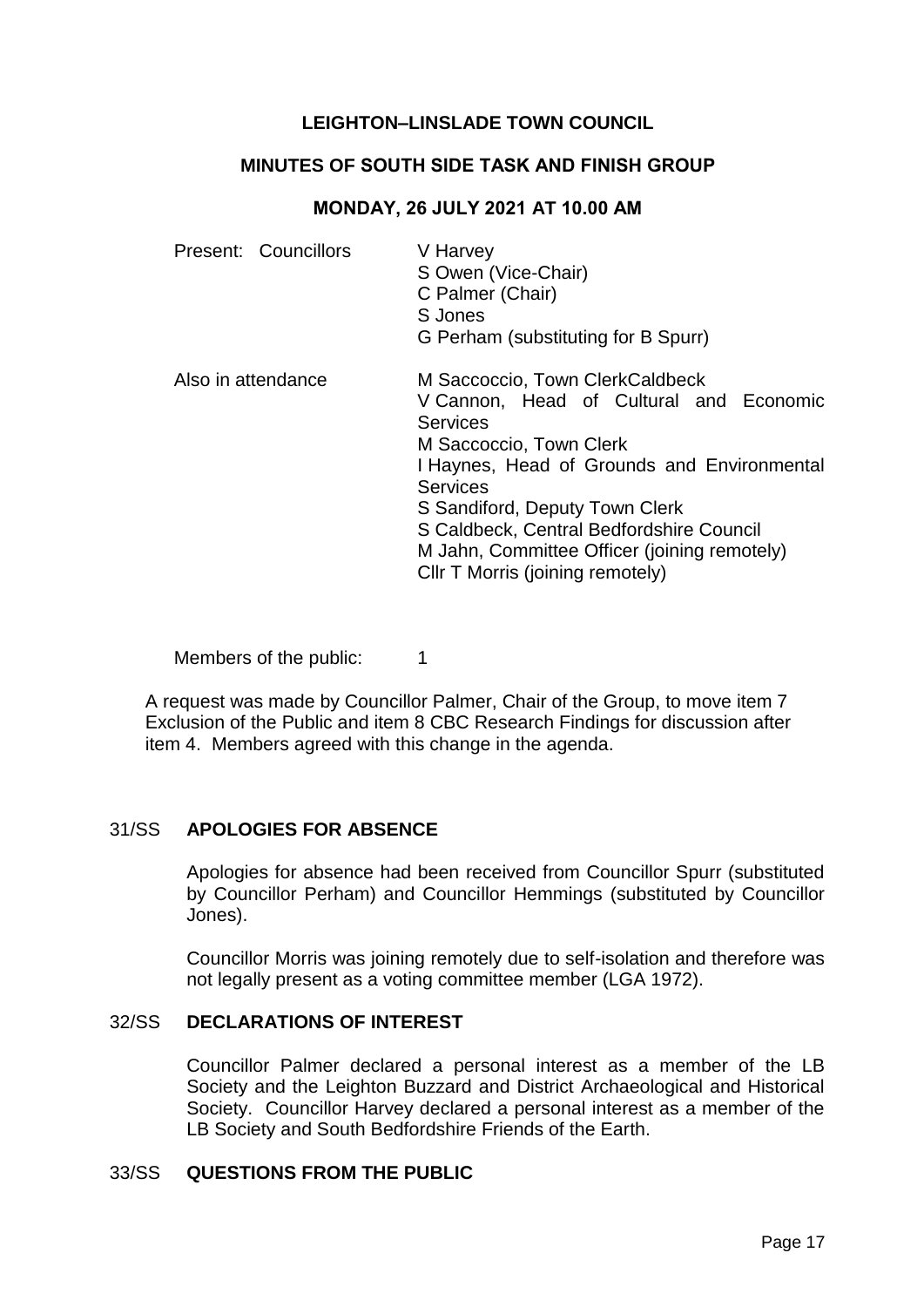There were no questions from the public.

## 34/SS **MINUTES OF THE PREVIOUS MEETING**

(a) The group received the draft minutes of the South Side Task & Finish Group held on the 6 May 2021.

Minute reference 29/SS (a): it was agreed to replace the third paragraph with the wording: "Members agreed that this paper provided an excellent starting point into which sound options and solutions would need to be grafted. Timescales were uncertain".

# **RESOLVED that the minutes of the meeting of the South Side Task & Finish Group held on 6 May 2021 be approved as a correct record, subject to the amendment above, and were signed accordingly.**

(b) Minute reference 28/SS Venue Examples – it was clarified that an email had been received from Rechelle Dua regarding the Leighton Library and Theatre Facility. Central Bedfordshire officers would be meeting with community groups to better understand their needs and to clarify any queries.

#### 35/SS **EXCLUSION OF THE PUBLIC**

**RESOLVED that, under the Public Bodies (Admissions to Meetings) Act 1960, the public be excluded on the grounds of the confidential nature of the business about to be transacted which involves the likely disclosure of exempt information. The public and press to withdraw from the meeting during consideration of detailed discussion regarding: Central Bedfordshire Council Research Findings.**

# 36/SS **CBC RESEARCH FINDINGS**

The Group received a verbal update from Sam Caldbeck of Central Bedfordshire Council (CBC) regarding the commissioned research pertaining to Land South of the High Street. Two consultants had been commissioned as they had different areas of specialism. The work had looked at a range of potential options for the land in the ownership of CBC (and potential options in terms of third party landowners for adjacent premises). The purpose of the study was to better understand the current development market and the development potential for the site.

Scenarios considered in the commissioned research included mixed uses with a leisure led development (e.g. gym, bowling) or a cinema led development. The study concluded that likely residual land values for a leisure or cinema led mixed use development indicated that neither was currently a viable option, largely due to the ongoing impact of the Covid-19 pandemic. A residential led development might offer greater financial viability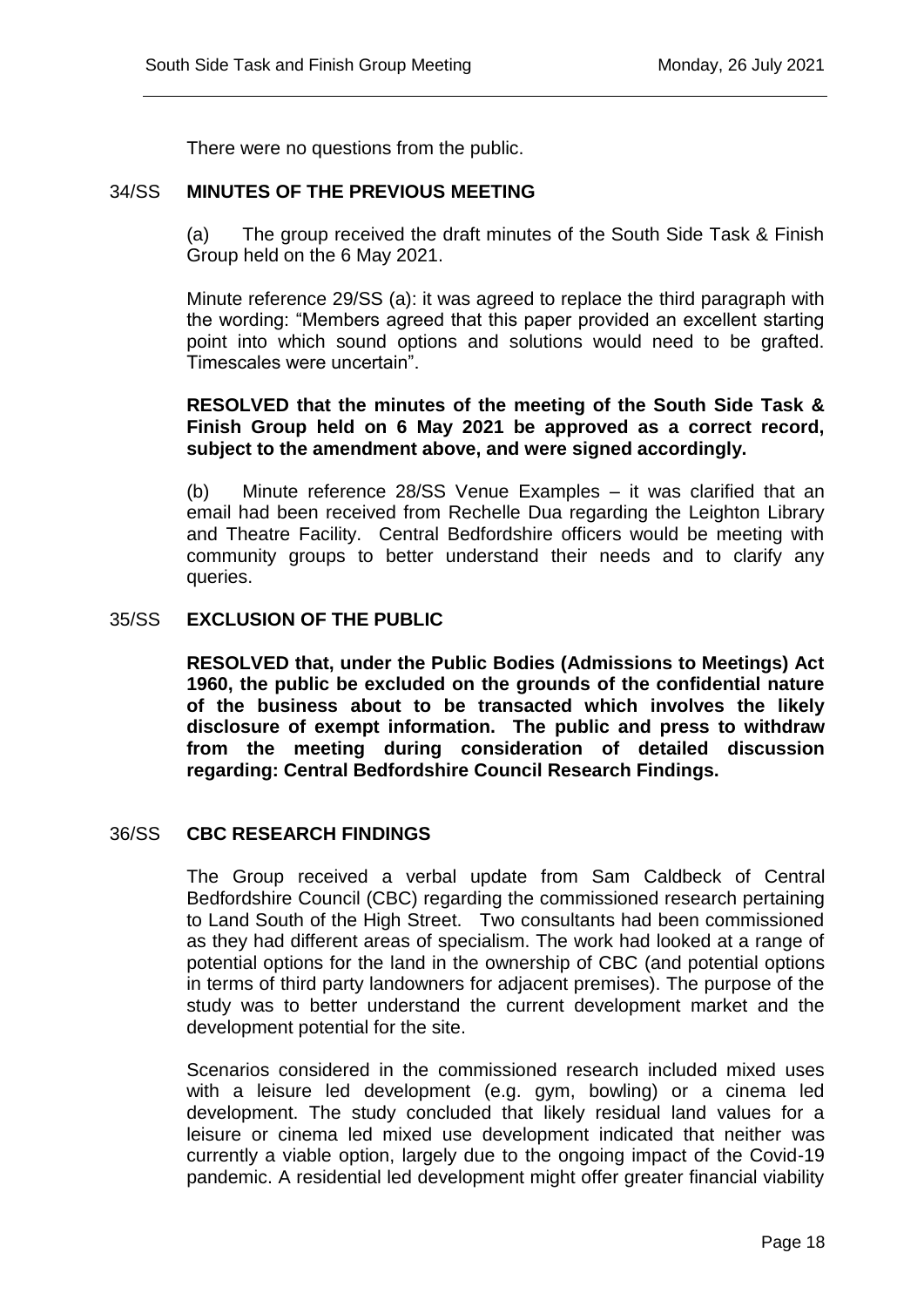but would not be appropriate for a town centre redevelopment site.

This situation was reflected across the country with market conditions seriously impacted by the pandemic.

It was hoped that market conditions would improve over time and that a development of some kind would become feasible in the future, but timescales were unknown. Whilst fully recognising the impact of the Covid-19 pandemic, Members received with dismay the prospect of a further substantial delay in making progress with development on land south of the High Street. It was suggested that the intervening period, possibly a number of years, could be used to continue discussions with the community about options for the site and to look to progress access to/from the site from the High Street.

Officers were thanked for their presentation.

# 37/SS **FORMULATION OF COMMUNITY NEEDS FOR REDEVELOPMENT OF LSSHS**

The Task and Finish Group received a report prepared by Councillor S Owen with comment added by others, in respect of potential redevelopment uses of the site and possible next steps.

Following the presentation on research findings, it was suggested that a phased approach to the site might be possible rather than looking at the entire site. Members and officers raised the possibility of an initial community-led facility to spark the overall redevelopment.

It was suggested that the potential for a community arts centre could be further explored with appropriate community groups and that the town council seriously consider bringing to the attention of the appropriate authorities the possible inclusion of a police hub facility and/or a health hub facility as part of the development. Other potential ideas included a civic led facility with provision for council offices and possibly with a heritage element. It was recognised that financial planning would be an important dimension of any such initiative.

In order to proceed further it was suggested that recommendations needed to be put forward to both the Partnership Committee and also to the Policy and Finance Committee (given potential implications of further research on town council resources, staff, budgets and other current projects).

**RESOLVED to develop reports with specific recommendations to go forward to the Partnership Committee and the Policy and Finance Committee for consideration.**